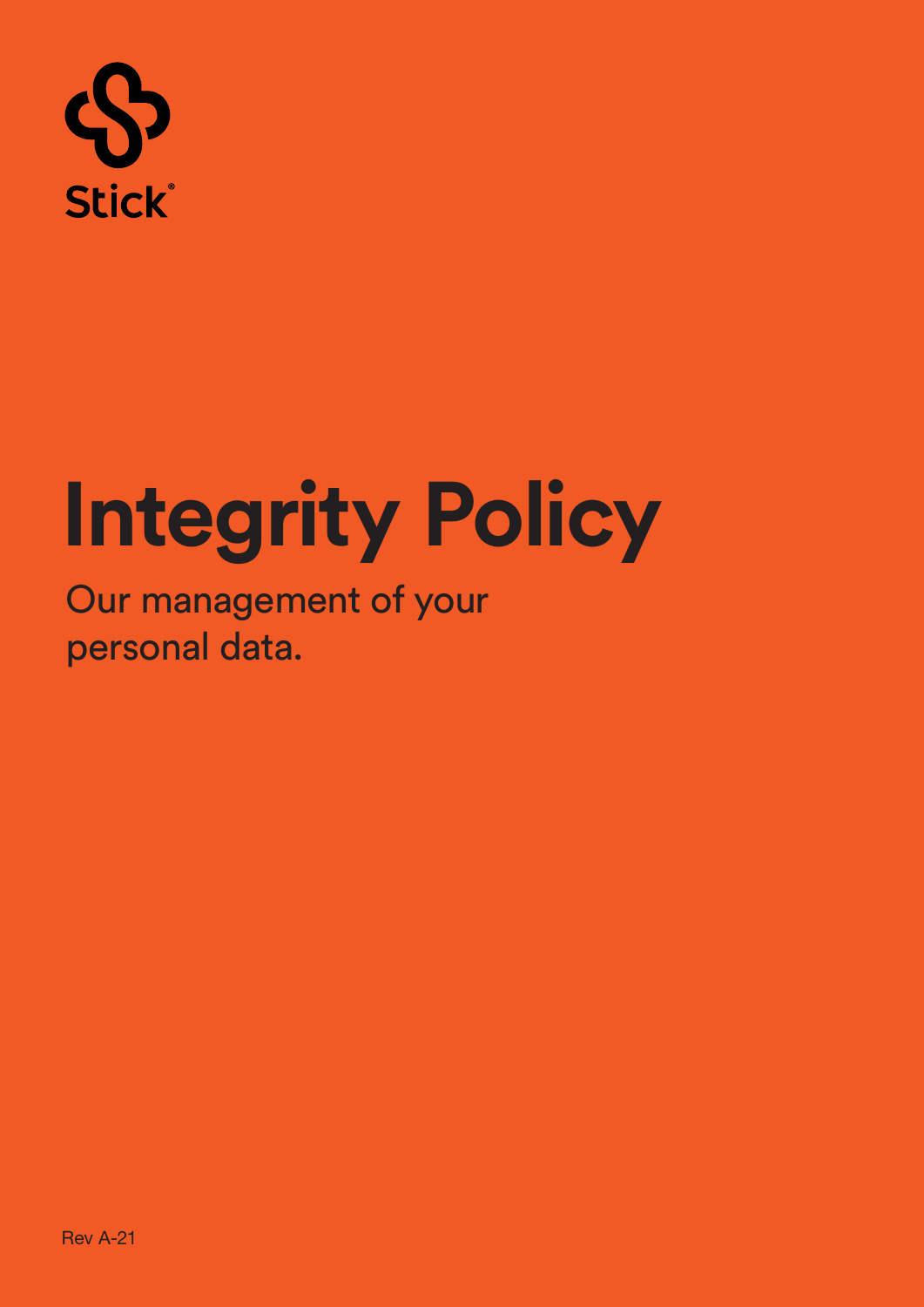### **General**

Personal data related to your person that we collect and process may come from Stick AB's websites (both internal sites such as stick.se and other sites, as well as, social network sites belonging to third parties), our apps, e-mail, SMS and other electronic messages, calls to customer service, stores, printed and digital registration forms for example pertaining to competitions, campaigns, events etc. Also from public information in social networks and other such platforms.

What information and personal data we collect associated to your person depends on which of our services you use. Responsible for managing such data is Stick AB with company registration number 559081-5618 located in Sweden. All companies and websites in the Stick group of companies within EU/EES (including Norway) may in some form process your personal data.

With reference to laws associated to personal data we refer to General Data Protection Regulation (GDPR), as well as, other local or national data protection legislation.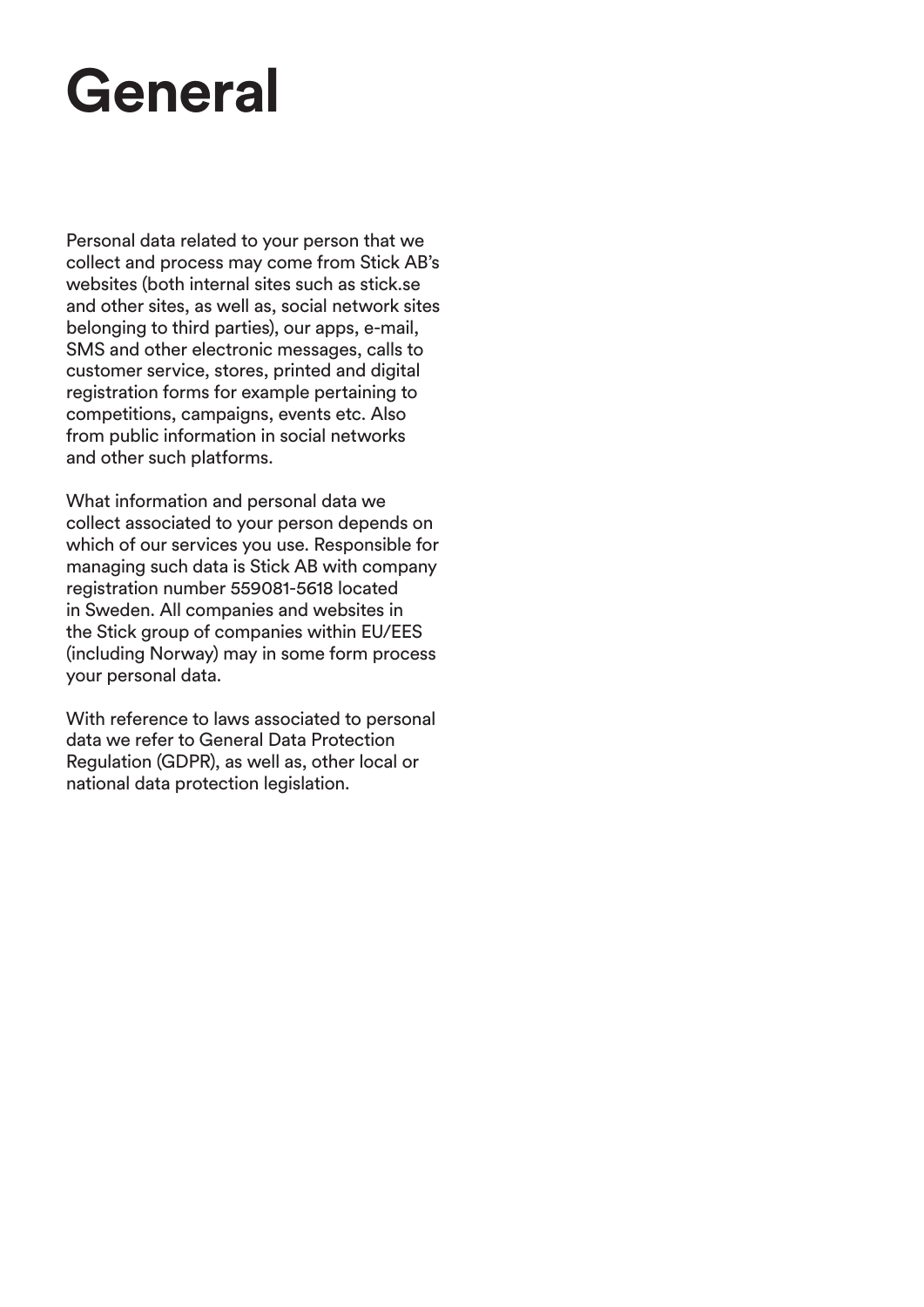### **1. Data collected**

### **General**

We collect personal data such as contact information, personal identification number, name, postal address, e-mail, information on social networks or telephone number. It may also be other data required to provide you with access to your customer account, such as login alias/ email, device name, passwords or security questions and responses, or demographical data such as birthday, age or age cohort, gender, geographical location (for example postal code), preferred product(s), hobbies, as well as, household and lifestyle information.

We manage your personal security number to be able to verify your identity in order to allow for secure transactions and avoid fraud.

### **Technical data**

Information on technical equipment used to connect to any of our websites or apps, for instance IP-address to a comuter or other device, operating system, browser and version data. If you connect to a Stick website or app we may also collect data on a mobile phone's unique ID, ad-ID, geographical location and similar data.

### **Usage of websites**

When you visit or interact with our websites, chat functions or news letters we employ automatic data collection technology to collect certain data in regards to your activities. This includes information on which links are clicked, which sites or contents is viewed, as well as, similar information and statistics in your visit - for example response times, data collection errors, page visit durations etc. This information is automatically collected through use of cookies (browser cookies, flash cookies) and web signals, as well as, supported by tracking services from third parties. Read more in the section Custom your data.

### **Consumer feedback**

Information that you on your own accord share with us, for instance your experiences with our products and services.

### **Consumer generated contents**

Contents that you create and subsequently share with us through uploading to any of our websites or apps, including apps on social networks such as Facebook. This may include images, videos, personal stories or similar. We may collect and publish consumer generated contents in connection to a wide range of activities, including competitions and other campaigns, web community and consumer activities, as well as, participation in social networks of third parties.

### **Customer service calls**

Calls with our customer support may be recorded for purposes of local operational requirements (e.g. for quality or educational purposes) and in some cases be archived to prove that information on our personal data management has been included. Certain information is never recorded (for example credit card information). If required by law you will be notified at the initiation of the call and offered to decline.

### **Information in social networks**

Information that you share on social networks or information in your social network profile that belong to a third party (i.e. Facebook) which you allow the network to share with us. This includes basic profile information (name, e-mail, gender, birthday, place of residence, profile picture(s), user name, list of connections and similar), as well as, other information or activities which you allow the network to share. We get information on your profile each time you download or communicate with a Stick AB web application on a social network such as Facebook, each time you use a function for social networking which is integrated in a Stick AB website (e.g. Facebook Connect), or when you communicate with us through a social network. To learn more on how your data in social networks which belong to third parties and is collected by Stick AB, or if you object to share data from social networks, please visit the respective social network and request information or change settings.

### **Payment data and financial information**

This pertains to all necessary information we require for concluding an order or that you may need to finalize a purchase, for example payment or credit card information (name of the cardholder, card number, date of expiry) or other forms of payments. We do not manage payment related data such as bank or credit card data, such information is handled by and restricted to associated bank suppliers. Regardless of payment method we manage transaction information in accordance with laws, regulations and standards (e.g. PCI DSS).

### **Other sources**

To keep your personal data up to date we may collect data from other sources, for example from publicly available person registers. To ensure safe payments we may also use data provided by credit rating institutes and from our collaboration partners.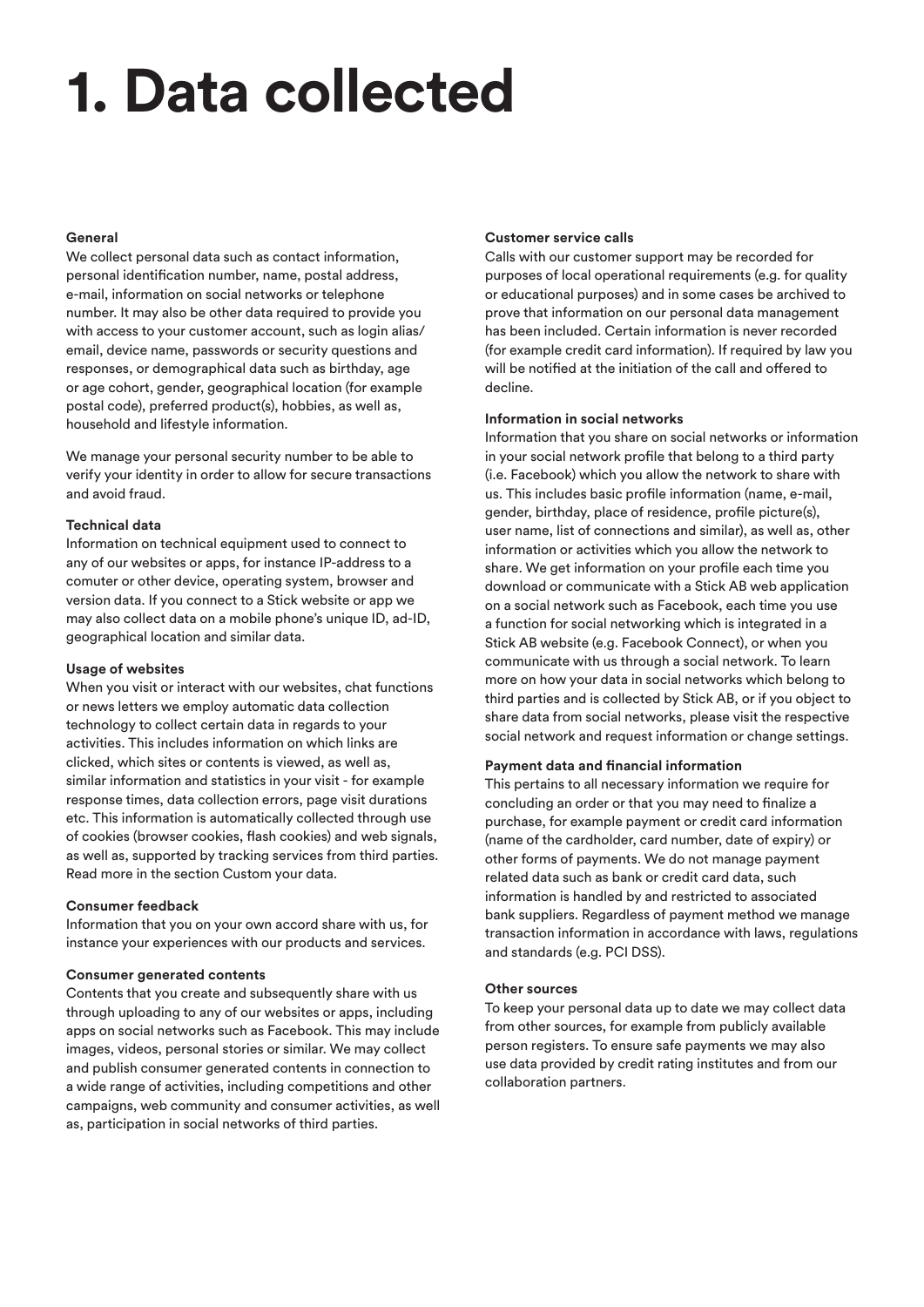# **2. Collection & lawful basis**

In order for our management of personal data to be in accordance with laws lawful basis for storing and using data is required, e.g. that it is required to fulfill an agreement with you, a legal obligation, that the management is conducted based on an assessment of legitimate interests, or that you explicitly have agreed to specific management. Following below are examples of purposes for which we may manage your personal data and the lawful basis thereof, unless other purposes have been provided when your data was collected.

### **Legitimate interests**

Stick AB may conclude lawful basis for the below use of personal information based on balancing of interests in order to be able to offer a better purchasing and customer experience, as well as, to provide personally customized offers and other relevant information, and excellent service and communication. In our efforts to seek improvements for you as a customer we analyze how you interact with and use our services. Yet another lawful basis is preempting criminal activities and creating safe conditions for our customers, employees and us as a company.

### **Log files**

We collect data in log files which register activities on websites and compile statistics of your user behaviour. This data is stored automatically and help us troubleshoot, increase performance and maintain security measures on the websites.

Lawful basis: Legitimate interests.

### **Web signals**

Web signals are shorts strings of code which render a graphical representation on a website or in an email, with the intention of transferring data back to us. Information collected via web signals may include technical data such as IP address and information on how you respond to an email campaign (e.g. when the email was opened or links clicked). We use information from web signals for multiple purposes, for instance traffic data reports, counting unique visitors, advertising, auditing emails and individual adaptation of the website.

Lawful basis: Legitimate interests.

### **Customer service**

When we respond to tickets and other forms of enquiries we usually gather customer information, contact information and the information required to support the customer and close the ticket (e.g. questions, complaints, technical issues, order or delivery status).

Lawful basis: Contract (customer service) and legitimate interests (other).

### **Competitions, marketing and other campaigns**

We employ your personal data to provide you with information on products and services (e.g. marketing materials, campaigns or offers). This can be done via email, SMS, telephone calls or direct mail within the scope of valid legislation. This use of your personal data for marketing purposes may also be used for what is termed profiling. Our campaings may also be carried out through third party websites and/or social networks. For more information on our competitions or other campaigns, please see the official rules and details which accompany each competition/campaign.

Lawful basis: Legitimate interests.

### **Social networks**

In order to present you with ads and communicate with you through social networks we use your personal data, when you interact with functions in third party social networks (i.e. "like" function). You can find out more on specific functions and what parts of your profile data we can access, as well as, find out how to restrict access to certain data by reading the integrity policy of the social network in question.

Lawful basis: Legitimate interests.

### **Individual adaptation**

We use your personal data to analyze your preferences and habits, to foresee needs, to improve and tailor your user experience on our websites and apps, in order to make sure content from our websites/apps is optimized for you and your computer or other device, as well as, for you to be able to use interactive functions if you may choose to do so. For example we may store your user name, email address or screen name to enable a quicker and more seamless login next time you visit our website or for you to easily find the items previously placed in your shopping cart.

Lawful basis: Legitimate interests (non-member) and contract (member).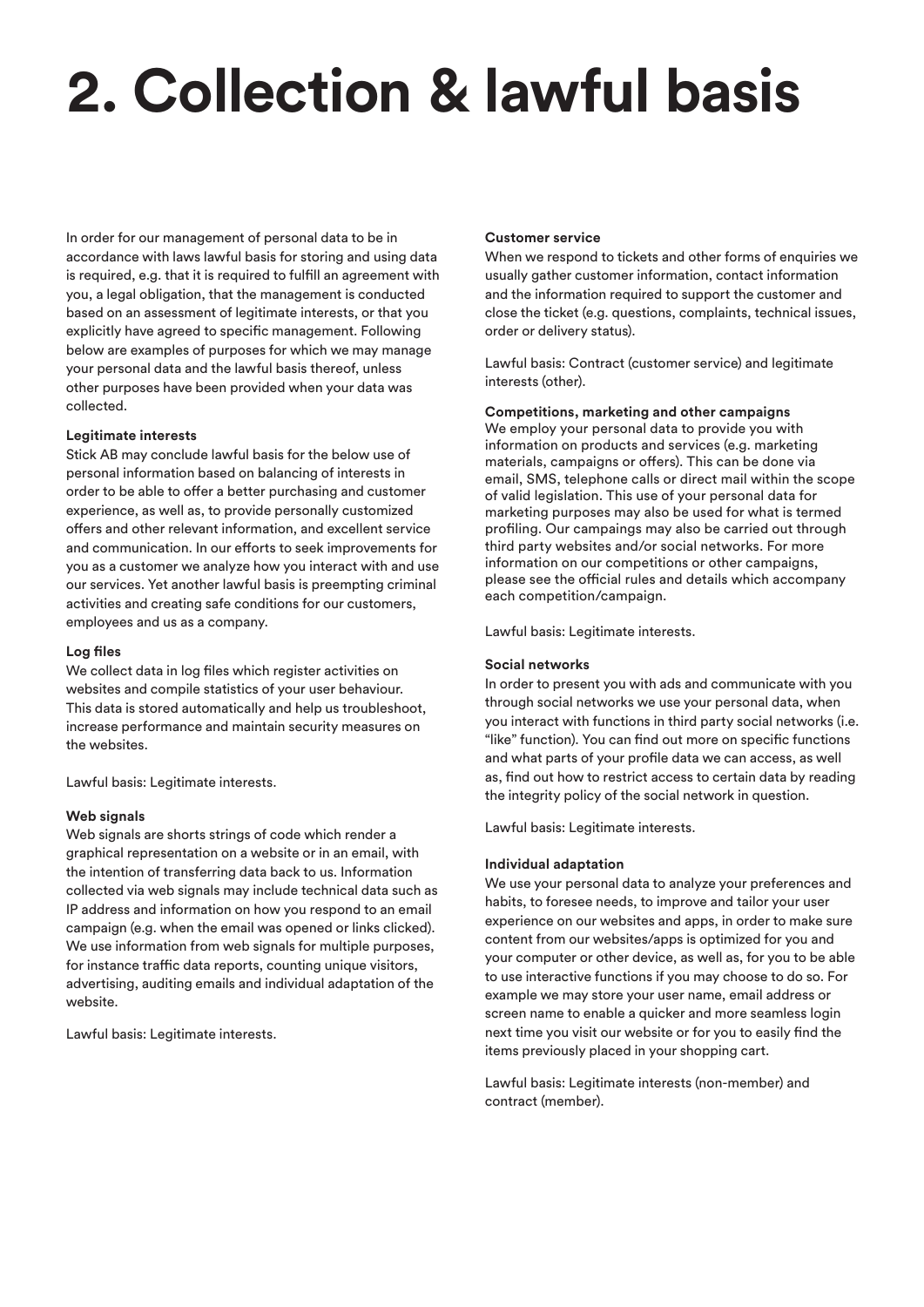### **Order fulfillment**

We use your personal data to process and deliver your order(s), to inform you on status of your order, verify your address and identity together with other measures to avoid fraud. We or third party providers may use certain personal data and payment information.

Lawful basis: Contract.

### **Other general purposes**

We use your information for other general business purposes, such as internal market research, demographical studies and to measure effectiveness of advertising. This in order to evaluate, develop and improve our offering and systems. Your data is also used for measures of our own security, to avoid misuse of our services, prevent and contribute to investigations of criminal activities, as well as, fulfill obligations in accordance with legislation.

Lawful basis: Legitimate interests and legal obligation.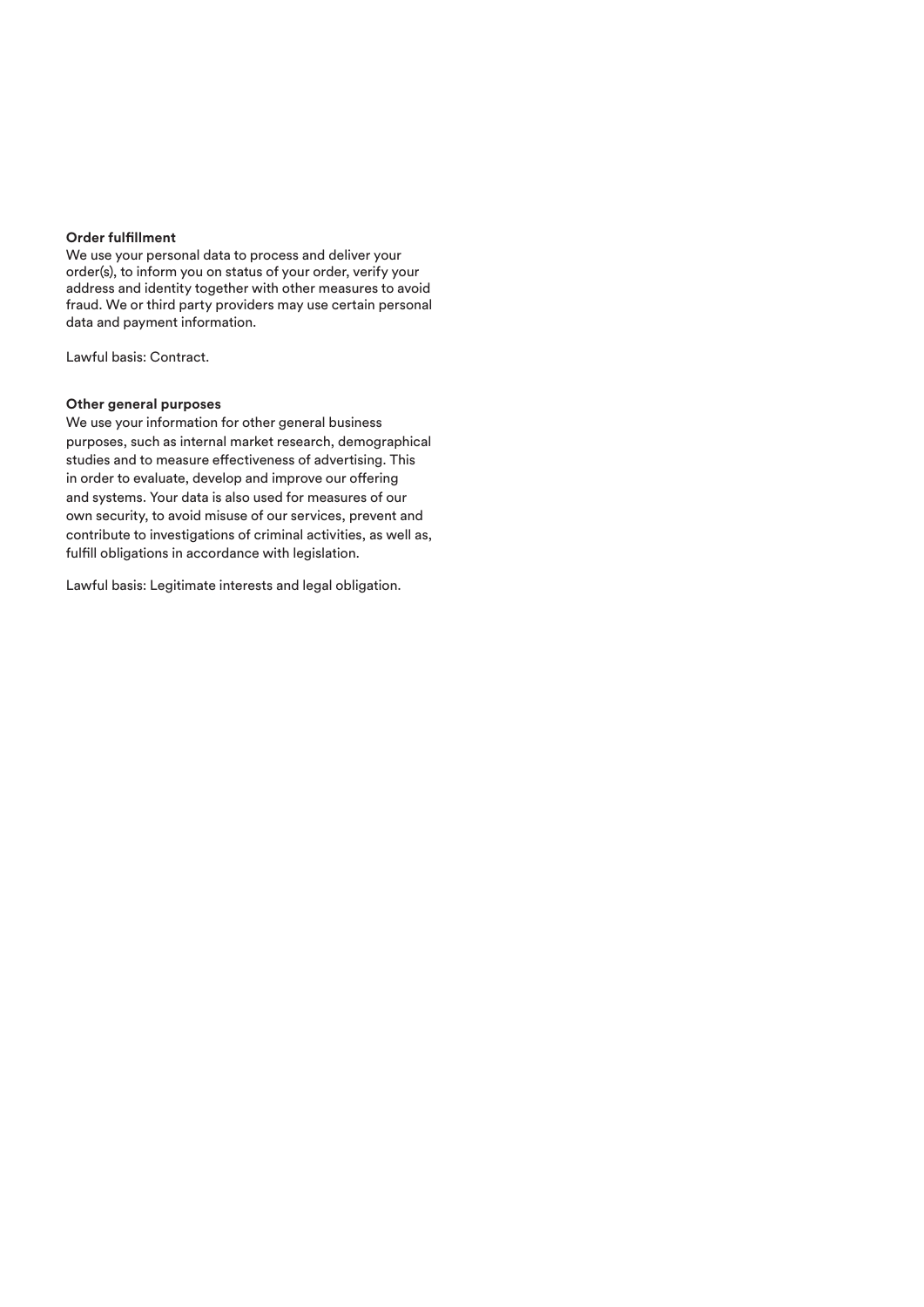# **3. Information to 3rd parties**

We are very cautious to protect your personal data. With the exception where you have provided your consent we do not license nor sell your personal data. However, we may transfer or share your personal data with third parties under the following circumstances.

### **Providers of services**

Here defined as external companies which we employ for running our operations (such as order fulfillment, payments, fraud avoidance, identity verification, factoring, running websites, support, campaigns, web development, customer service etc.). Service providers and their employees only have permission to use your personal data on our behalf for the specific tasks they have been assigned, in accordance with our specifications and mandate. Service providers are required to keep your personal data confidential and safe.

### **Legal grounds**

In the case that Stick AB's or our assets is aquired by or is merged with another legal entity, including via bancruptcy, we may share your personal data with any successor. We may also share your personal data with third parties when required by law, in relation to legal proceedings (for instance when requested by law enforcement, to protect our rights, integrity, security, property or the public, or to secure terms and conditions - general or for our website.

### **Customer service**

When we respond to tickets and other forms of enquiries we usually gather customer information, contact information and the information required to support the customer and close the ticket (e.g. questions, complaints, technical issues, order or delivery status).

Lawful basis: Contract (customer service) and legitimate interests (other).

### **Competitions, marketing and other campaigns**

We employ your personal data to provide you with information on products and services (e.g. marketing materials, campaigns or offers). This can be done via email, SMS, telephone calls or direct mail within the scope of valid legislation. This use of your personal data for marketing purposes may also be used for what is termed profiling. Our campaings may also be carried out through third party websites and/or social networks. For more information on our competitions or other campaigns, please see the official rules and details which accompany each competition/campaign.

Lawful basis: Legitimate interests.

### **Social networks**

In order to present you with ads and communicate with you through social networks we use your personal data, when you interact with functions in third party social networks (i.e. "like" function). You can find out more on specific functions and what parts of your profile data we can access, as well as, find out how to restrict access to certain data by reading the integrity policy of the social network in question.

Lawful basis: Legitimate interests.

### **Individual adaptation**

We use your personal data to analyze your preferences and habits, to foresee needs, to improve and tailor your user experience on our websites and apps, in order to make sure content from our websites/apps is optimized for you and your computer or other device, as well as, for you to be able to use interactive functions if you may choose to do so. For example we may store your user name, email address or screen name to enable a quicker and more seamless login next time you visit our website or for you to easily find the items previously placed in your shopping cart.

Lawful basis: Legitimate interests (non-member) and contract (member).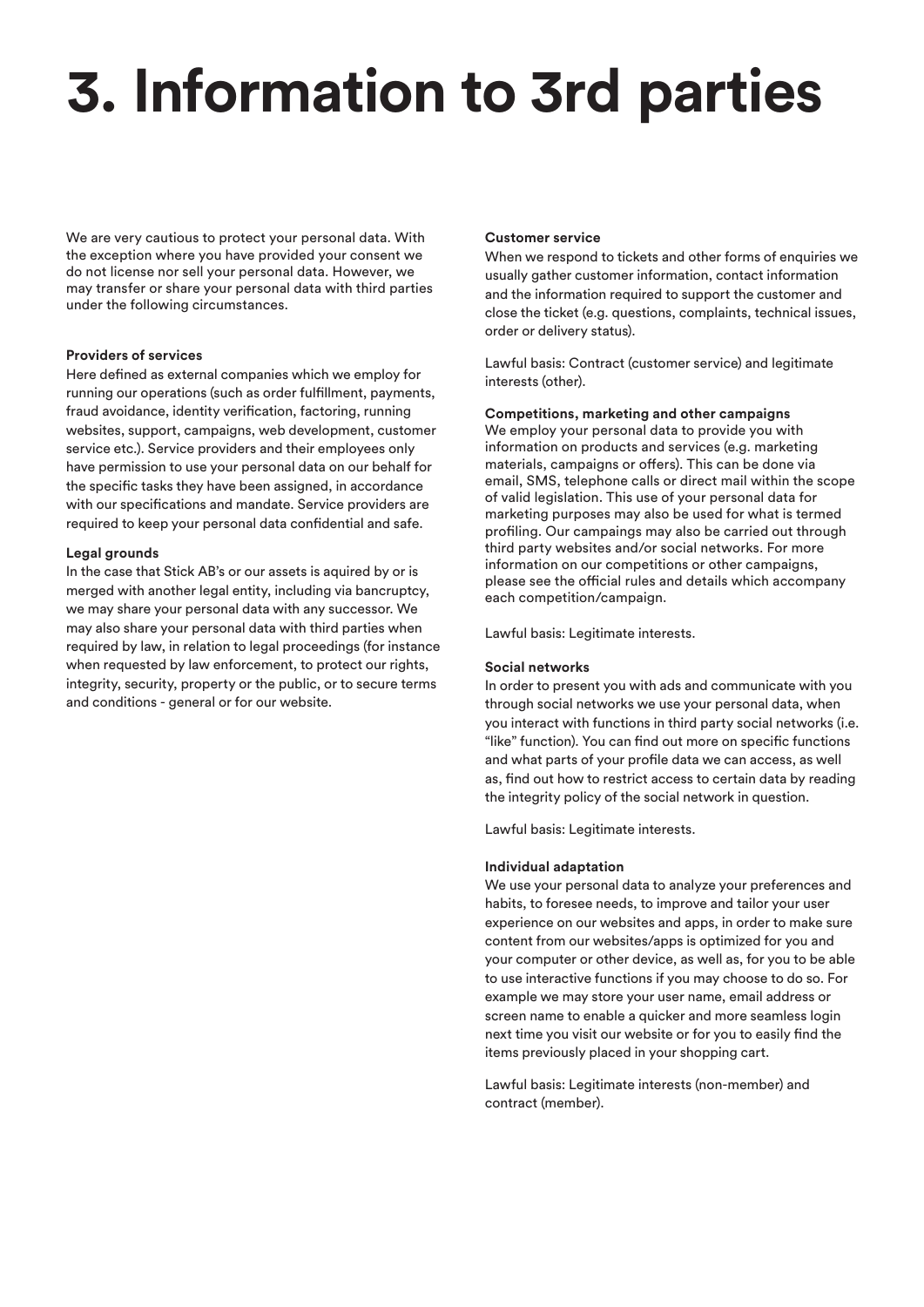# **4. Protection of your data**

### **Storage limitation**

In accordance with legislation we only use your data for the duration required for the purposes of which your data has been collected, or to correspond to legal obligations.

### **Access to your personal data**

Your personal data is only managed by authorized personnel in carrying out their professional tasks and in accordance with the purpose of the data having been collected (e.g. customer service employees have access to order and customer data to fulfill their tasks).

### **Measures in operating environments**

We store your personal data in operating environments with adequate security measures to avoid any unauthorized access. We follow standards for the protection of personal data. Transfer of data over the Internet is not entirely safe. So even if we take all measures to protect your data we cannot guarantee avoiding data breaches on our websites. If we find evidence of data having been compromised relevant authorities and affected customers will be notified when required by and in accordance with laws.

### **Your actions**

Your contribution for keeping your personal data safe is important. For example, choose a password that is difficult to guess, is not commonly used and never share your password with others. You are responsible for your password safety and for activities undertaken in your account. If you use a shared or public computer/device make sure that your data is not stored in the device and log out every time you leave the device. Also make use of security settings or verification controls employed on our websites or apps.

### **Transfer of data**

Storage and processing of your personal data according above may require transfer to/ or storage in other countries than your home country. Transfer of data to countries outside EU/EES requires the country (third country) to have an agreement with EU/EES, securing an adequate level of legislation for personal data security, or that we have an agreement with a third party that obligates them to manage data in accordance with the EU Commission's approved standard clauses, legislation and set standards for personal integrity. You can find a list of approved third countries and standard clauses on the EU Commission website.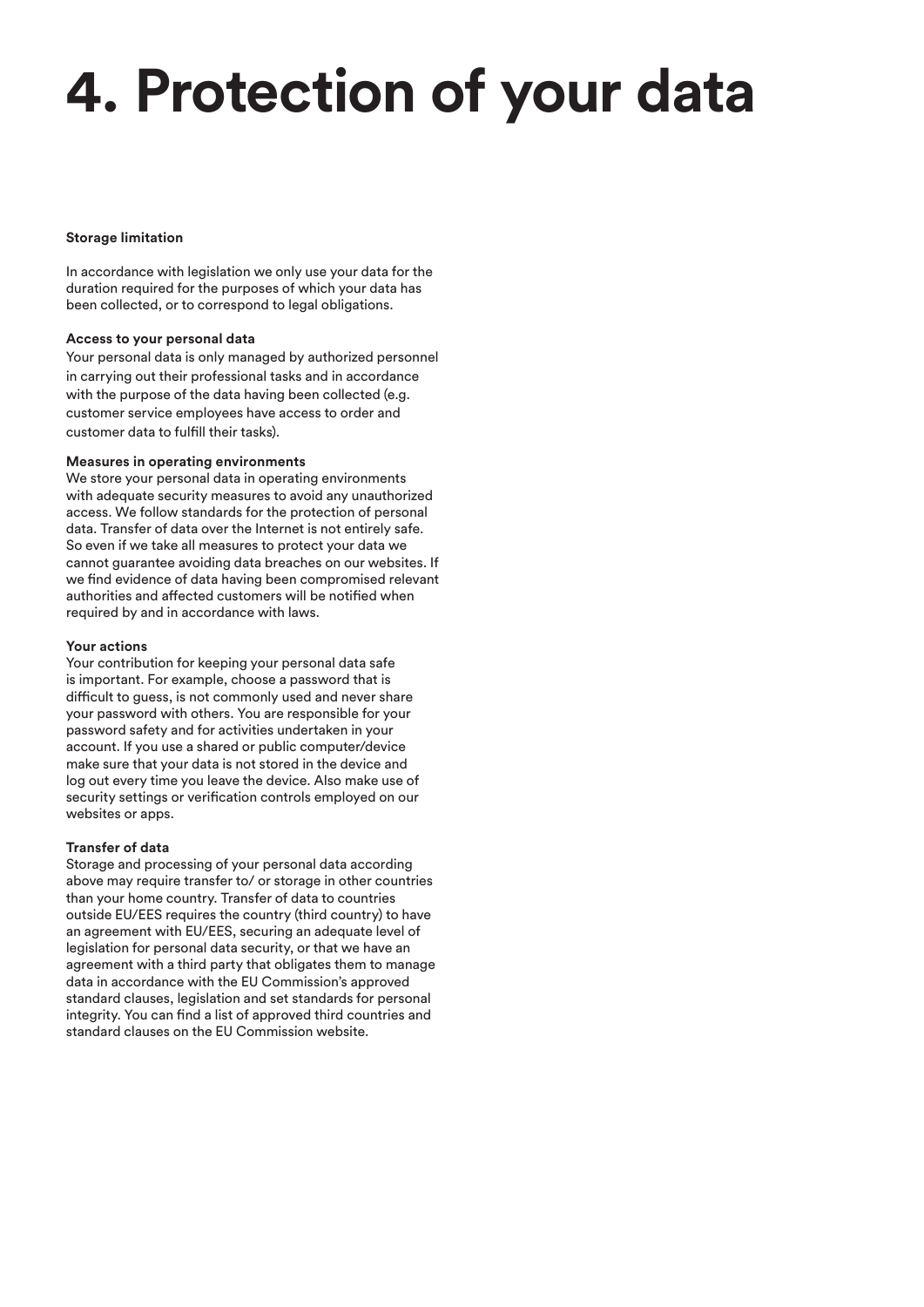### **6. Custom your data**

### **Cookies and similar technologies**

You can set your browser to block all or some cookies, or to notify you when a website uses cookies.

### **Advertising, marketing and campaigns**

You can at any point in time cancel communications from us. Please note that even if you cancel such communications you may still receive administrative messages, for example order confirmations or other transaction related information, messages regarding accounts (account confirmations, password changes etc.), as well as, other important messages.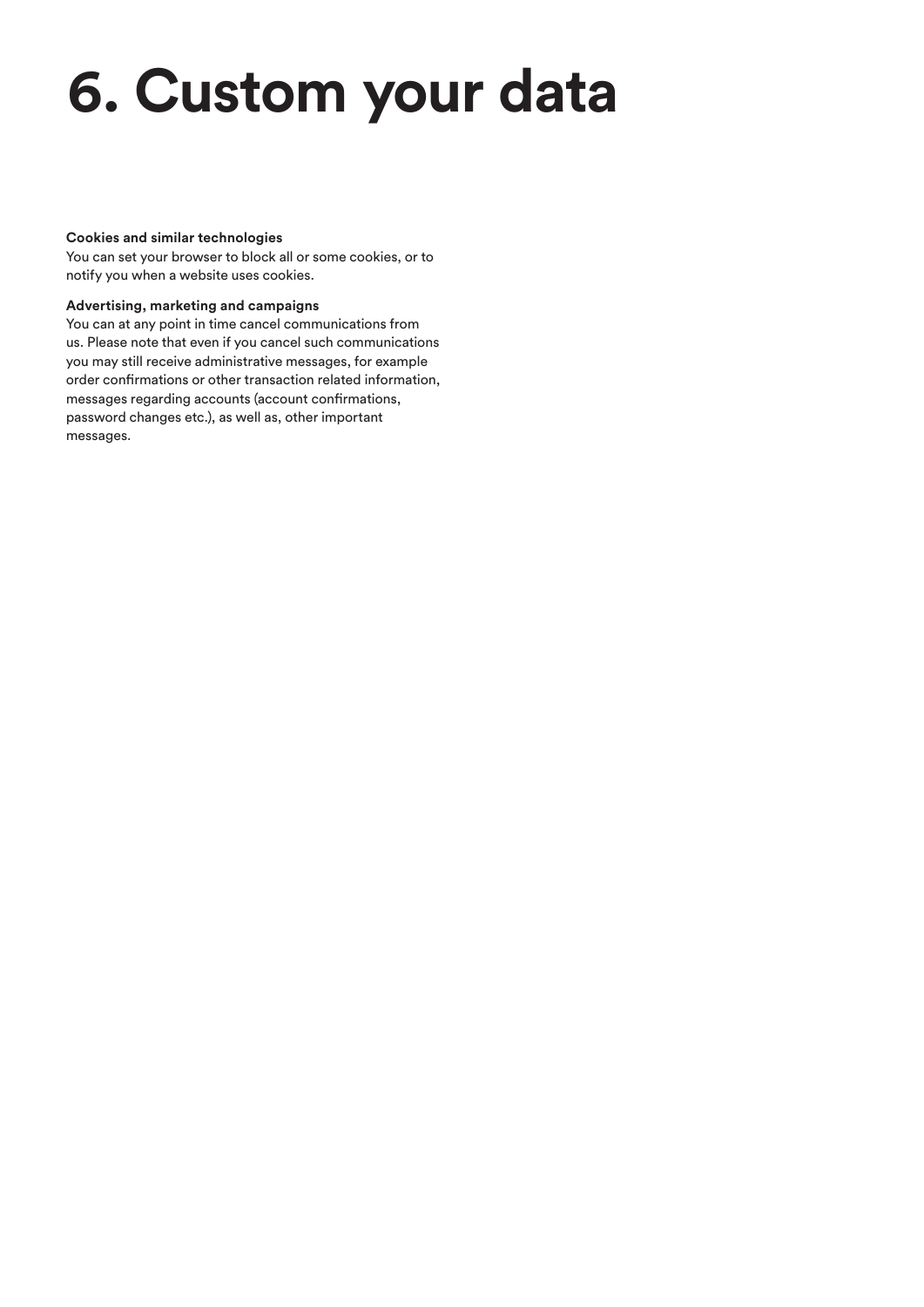## **7. Your rights**

### **Right to access**

In accordance with laws you have the right to free of charge request information on what data Stick AB manages in relation to your person, after providing clear notice on which information you seek (for example which categories of specific data we store and for what purpose). You may excert this right by contacting us. We will then proceed with confirming your identity. We will respond to your request without unnecessary delay and within a months time. If we are unable to provide the information you request we will notify you and express why that is the case.

### **Change, removal of data and data portability**

In a manner described and limited to what is required by law you may request to have your data erased, corrected, changed, object to handling of personal data, restrict what the data may be used for, receive a transfer of the data you have shared with us, as well as, recall any prior consent provided to us pertaining to using your personal data. Please note that in some cases we cannot erase your data without also erasing your user account. We may also need to keep certain data in order to obide by laws or to fulfill agreements. It may also be mandated by law that we keep certain data for business purposes. Some of our websites have special functions allowing you to view and edit the personal data which you share. Note that registered customers may need to provide evidence of their person (for example through user name or email address) before access is granted and changes can be executed. This helps us avoid any unauthorized access to your account. Observe that all personal data shared with us is managed in accordance with laws and to the extent as set forth by legislation.

### **Right to object**

In accordance with laws you have the right to object to our management of your data based on legitimate interests. We must then, after you have specified specific complaints, provide proof that other interests are of more importance. You also have the right to object to your data being used for marketing purposes (including profiling) at any point in time.

### **Changes/revision of policy**

Stick AB has the right to make changes to this Integrity Policy. Any major changes will be preceeded by clear communication on changes to come well in advance.

### **Complaints**

If you perceive that we manage your personal data not in accordance with laws and regulations we kindly ask of you to notify us immediately. In addition, you may also provide this information to relevant authorities with a formal complaint.

### **Damages/compensation**

If you perceive that you have suffered damages as a result of our management of your personal data not being in accordance with laws and regulations you may have the right for compensation. You may then request this directly from us or appeal in a court of law.

### **Contact us**

If you have questions or want to express views on our routines please e-mail to kontakt@stick.se or make contact through any other communications channels belonging to Stick AB.